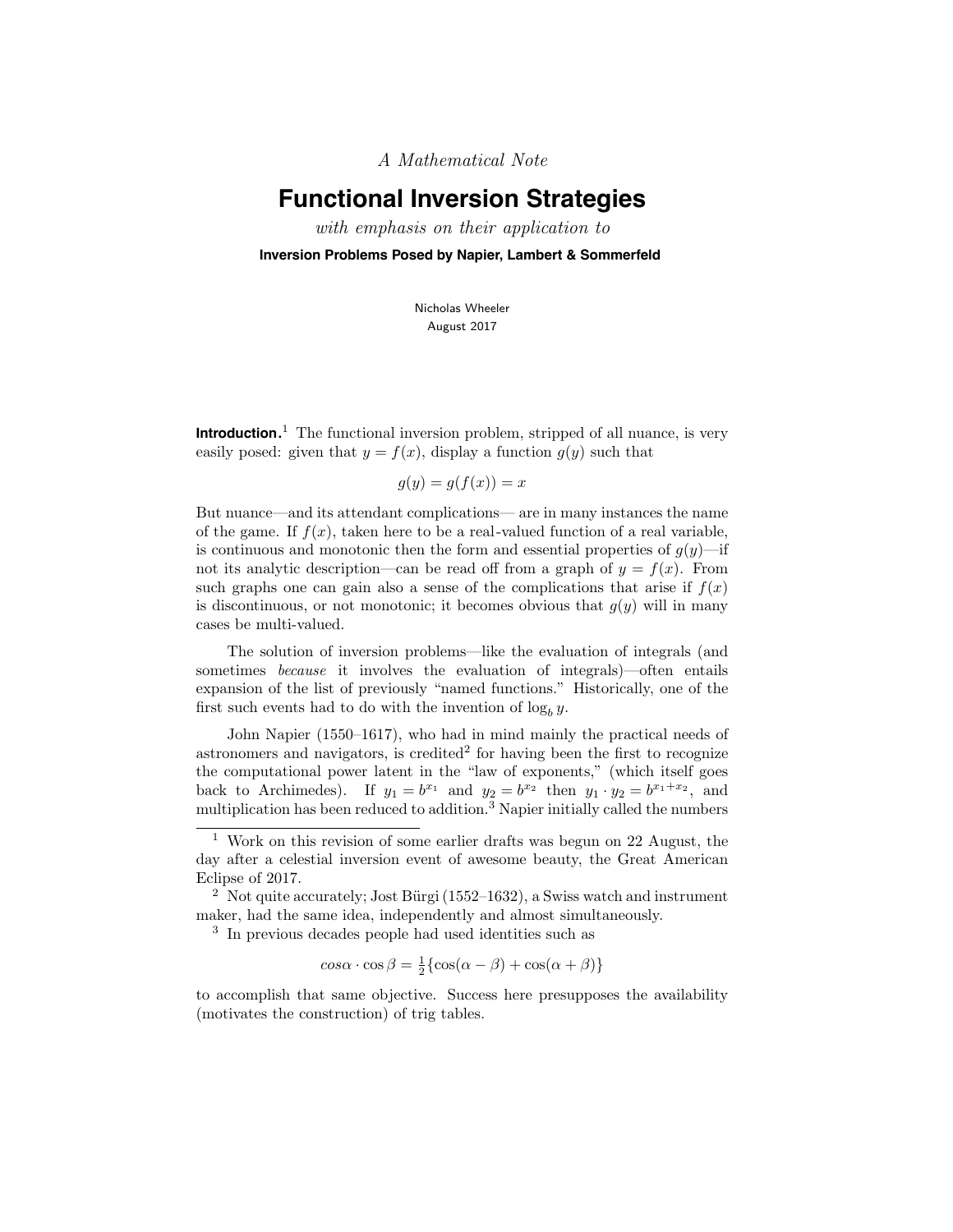${x_1, x_2}$  "artificial numbers," and later "logarithms" (from *logos + arithmos =* "ratio + numbers"). Standardly we write  $x_i = \log_b y_i$ , which we call the "log of  $y_i$  to base b." How Napier arrived—without the assistance of the calculus—at the "Napierian logarithm" (subsequently called the "natural logarithm")—how, in short, he arrived at the invention of  $e$ —is a tangled tale told in Chapter 4 of Julian Havil's John Napier: Life, Logarithms  $\mathcal C$  Legacy (2014).<sup>4</sup> Tangled also is the tale of how he proceeded to the construction of his log tables, work soon replicated all over Europe by mathematicians who appreciated the fundamental significance of Napier's creation. Descendents of those log tables served as indispensable aids to scientists and engineers until they were—like sliderules rendered obsolete by computers in the 1970s.

Napier's logarithm became the "logarithmus naturalis" (terminology of Pietro Mengoli and Nicholas Mercator) even before the invention of the calculus, but it is the calculus (Euler, 1748) that lent vivid meaning to the adjective; from  $\log_b(x) = \log x / \log b$  we have

$$
b^x = 1 + x \log b + \frac{1}{2} (x \log b)^2 + \frac{1}{6} (x \log b)^3 + \frac{1}{24} (x \log b)^4 + \cdots
$$

$$
\frac{d}{dx} b^x = b^x \log b
$$

both of which (by  $\log e = 1$ ) are simplified by setting  $b \rightarrow e$ .

**From Napier to Lambert to Sommerfeld.** In 1758, Johann Lambert (1728–1777) had occasion to study an equation

$$
x^{\alpha} - x^{\beta} = (\alpha - \beta) y x^{\alpha + \beta}
$$

that has come to be known as "Lambert's transcendental equation," and which came to Euler's attention in 1764. In the limit  $\alpha \to \beta^5$  this assumes the special form

$$
\log x = y x^{\beta}
$$

<sup>5</sup> Use

$$
\lim_{\alpha \to \beta} \frac{y^{\alpha} - y^{\beta}}{\alpha - \beta} = y^{\beta} \log y
$$

<sup>4</sup> Havil provides a fascinating account of the remarkably rich life of Napier, of whom Mark Napier (1834) wrote: With the exception of those little episodes we have noticed, of battle, murder and sudden death, Popish plots, pestilence and famine, ever and anon demanding more or less of our philosopher's time and attention; together with the whole charge of his twelve children, and more than half the charge of his unruly brothers, besides farming operations extending from the Firth to the banks of the Teith, and the islands of Lochlomond; mingled with ocassional demands for his "singular judgment," from the General Assembly of the church, to the dark outlaw who indulged in magic, and the courtly lawyer to sought a lesson in mesuration; with the exception, we say, of these inevitable interruptions, our philosopher lived the life of an intellectual hermit, entirely devoted to his theological and mathematical speculations, and delighting in no converse so much as the clear crow of his favorite bird, more powerful, to "dismiss the demons" than all the incantations of Lilly.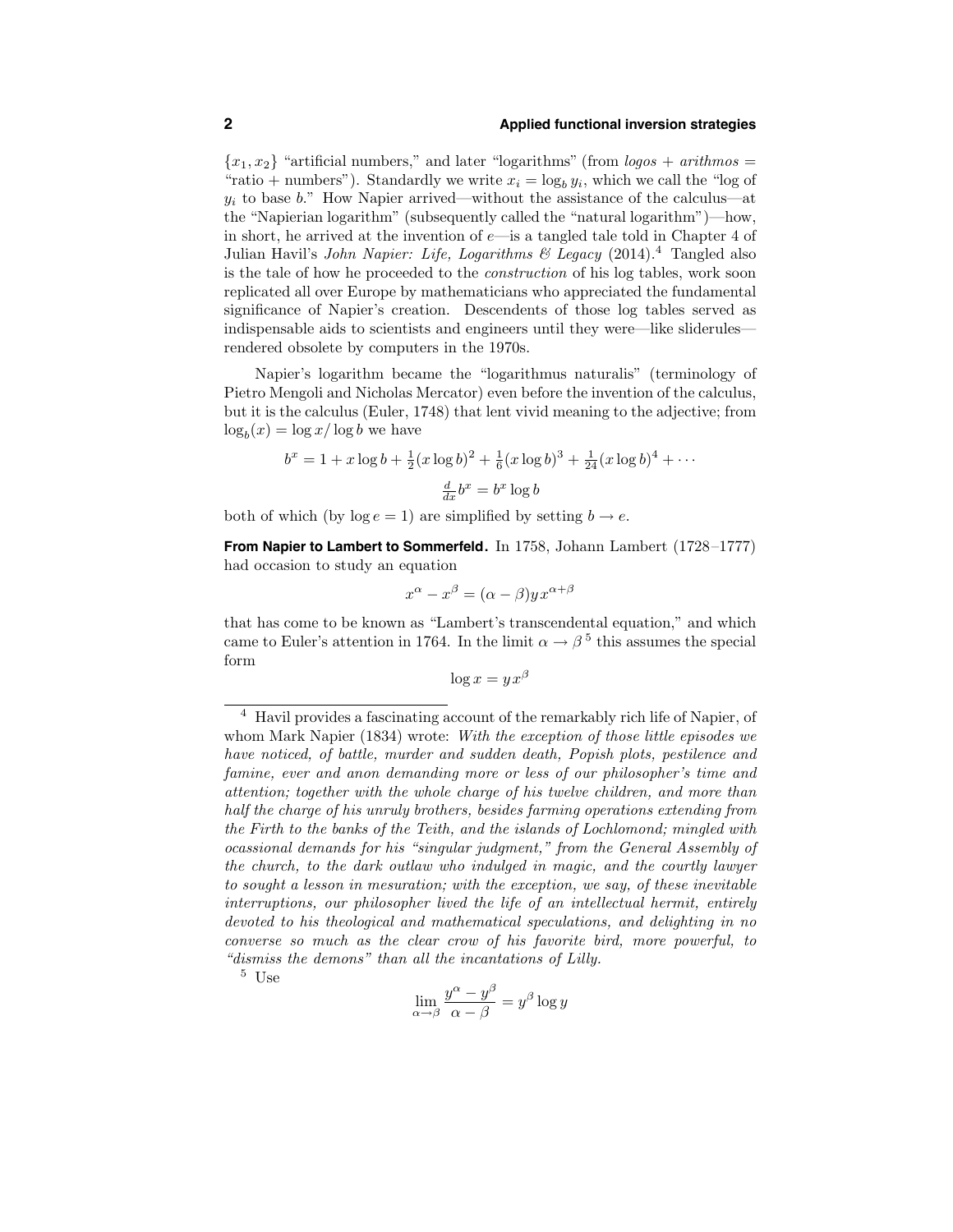## **From Napier to Lambert to Sommerfeld 3**

which was studied by Euler in 1783. The notational adjustment  $\beta \to k^{-1}$ produces

$$
y = x^k \log x \tag{1}
$$

which in the case  $k = 0$  reads

 $y = \log x \iff x = e^y$  by standard functional inversion (2)

and in the case  $k = 1$  becomes precisely the equation

$$
y = x \log x \tag{3}
$$

that sparked this entire discussion: the complex extension of the  $y(x)$  produced by functional inversion of (3) is central to a 1899 paper by Arnold Sommerfeld (who at the time was unacquainted with the then-long history of what we have called "Sommerfeld's equation"), of which Robert Warnock has provided an English translation.<sup>6</sup>

## **Basic inversion methods.**

algebraic inversion

Look to the case

$$
y = f(x) \equiv 4 + 2x + x^2
$$

which (Figure 1f) describes an up-turned parabola with vertex (turning point) at  $\{x_0, y_0\}$ , where  $x_0 = -1$  and  $y_0 = f(x_0) = 3$ . It is evident from the figure that

- $f(x)$  is monotone decreasing for  $x < x_0$ , monotone increasing for  $x > x_0$ ;
- $g(y)$  is single-valued at  $y = y_0$ , double-valued for  $y > y_0$ .

Algebra supplies

$$
x=g(y)=-1\pm\sqrt{y-3}\equiv g_\pm(y)
$$

which are complex for  $y < y_0$ , real-valued for  $y > y_0$ . From

$$
g_+(y > y_0) > x_0
$$
 and  $g_-(y > y_0) < x_0$ 

we see that

$$
y = f(x)
$$
 is inverted by 
$$
\begin{cases} g_{+}(y) \text{ for } x\text{-values } > x_0 \\ g_{-}(y) \text{ for } x\text{-values } < x_0 \end{cases}
$$

The functions  $g_{\pm}(y)$ , when graphed (Figure 1g), fuse to produce to produce a continuous curve, a parabola that opens to the right, with vertex at  $\{y^0, x^0\}$ where  $y^0 = 3, x^0 = -1$ .

Similar in all essential respects is the Gaussian case

$$
y = f(x) \equiv e^{-x^2}
$$

which (Figure 2f) is monotone increasing/decreasing according as  $x \leq x_0 = 0$ .

 $6$  "On the propagation of electrodynamic waves along a wire" (unpublished).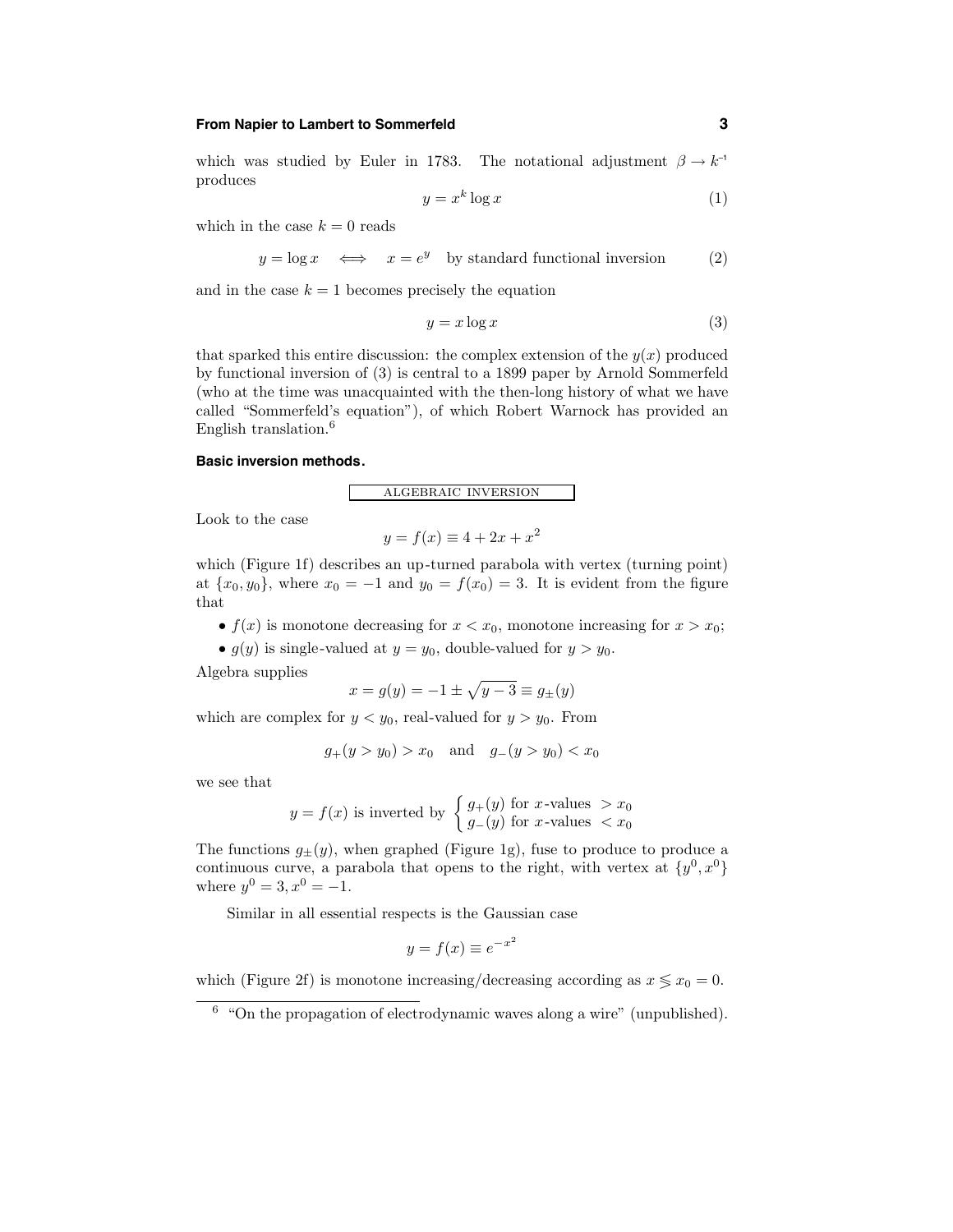Here y ranges on the unit interval  $[0, 1]$ , and within that interval  $g(y)$  is clearly double-valued. Immediately

$$
x = g(y) = \pm \sqrt{\log(1/y)} \equiv g_{\pm}(y)
$$
  

$$
y = f(x)
$$
 is inverted by 
$$
\begin{cases} g_{+}(y) \text{ for } x\text{-values } > x_{0} \\ g_{-}(y) \text{ for } x\text{-values } < x_{0} \end{cases}
$$

The functions  $g_{\pm}(y)$ , when graphed (Figure 2g), fuse to produce to produce a continuous curve, a Gaussian that peaks to the right.

Those examples illustrate this general point: the function  $f(x)$  can be expected in typical cases to partition the  $x$ -axis into disjoint "monotonicity" intervals"  $I_n : x_n < x < x_{n+1}$  bounded by points where  $f(x)$  is either level or discontinuous, and within each of which  $f(x)$  is monotonic (Figure 3). The functional inverse  $g(y)$  of  $f(x)$  is typically multivalued, acquiring distinct forms  $g_n(y)$  on each of the intervals:

$$
y = f(x)
$$
 is inverted by  $g_n(y)$  for  $x \in I_n$   
INVERSION BY INTEGRATION

Only seldom can inversion problems be solved by such direct algebraic means (consider the case  $y = f(x) = a_0 + a_1x + a_2x^2 + a_3x^3 + a_4x^4 + a_5x^5$ ). An alternative of which we will have occasion to make use proceeds from the basic relation  $f(g(y)) - y = 0$ . Differentiation supplies a diffential equation

$$
f'(g(y)) \cdot g'(y) - 1 = 0 \tag{4}
$$

which can in favorable cases be integrated. Look again, for example, to the quadratic case  $f(x) = 4 + 2x + x^2$ , which gives

$$
2(g(y) + 1)g'(y) - 1 = 0
$$

whence  $\int (2g+2)dg = \int dy$ . So we have  $g^2 + 2g = y + c$ , or

$$
g(y) = -1 \pm \sqrt{y+1+c}
$$

Those functions coincide at  $y = -(1+c)$ , where

$$
f(x) = 4 + 2x + x^2 = -(1 + c)
$$

entails

$$
x = -1 \pm \sqrt{-4 - c}
$$

which also coincide (as inversion requires) if and only if  $c = -4$ , and their coincident value is  $x_0 = -1$ , where  $f(x_0) \equiv y_0 = 3$ . Thus do we recover

$$
g_{\pm}(y) = -1 \pm \sqrt{y-3}
$$

and reproduce the vertex details shown in Figures 1.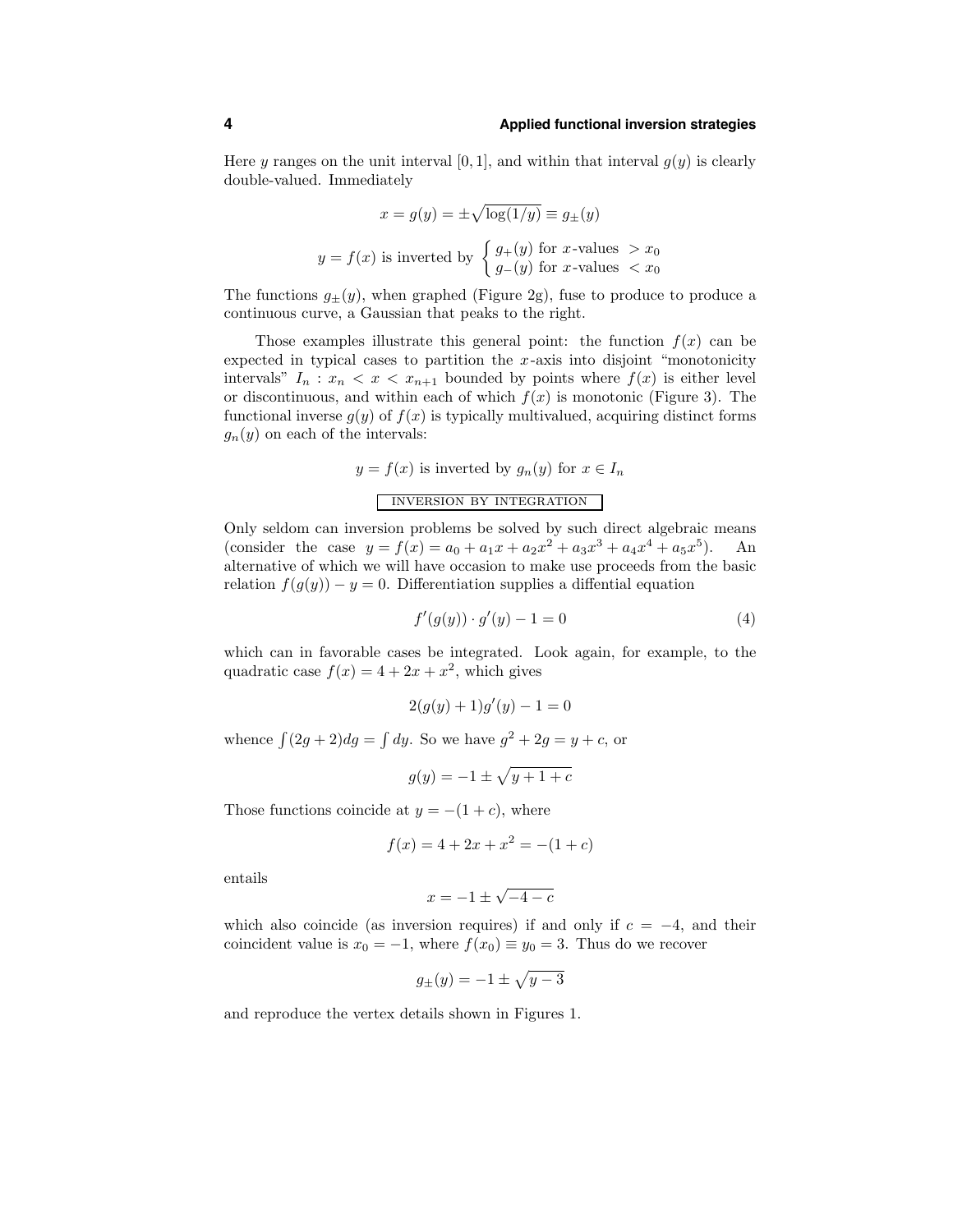## **Basic inversion methods 5**

Of greater interest, both historically and methodologically, is Napier's case

$$
f(x) = b^x
$$

Working now from  $\frac{d}{dx}[g(f(x)) - x = 0]$  we have

$$
\frac{dg(f)}{df} = \left[\frac{df(x)}{dx}\right]^{-1}
$$

In the present instance

$$
\frac{df(x)}{dx} = \frac{d}{dx}b^x = Kb^x = Kf(x) \quad \text{with} \quad K(b) = \log_e b
$$

so from  $dg = [Kf]^{-1}df$ —which gives

$$
\int_0^{g(f(x))} dg = \frac{1}{K} \int_1^x \frac{df}{f}
$$

(here the lower limits arise from  $f(0) = 1$ )—we obtain

$$
g(b^x) = \frac{1}{K(b)} \int_1^x \frac{dt}{t}
$$
, to which Napier gave the name "log<sub>b</sub> x" (5.1)

The special simplicy of the "natural" (originally "Napierian") logarithm arises from the circumstance that  $K(e) = \log_e e = 1$ . In the special case  $f(x) = e^x$  we have

$$
g(e^x) = \int_1^x \frac{dt}{t}
$$
, an intractable integral given the name "log x" (5.2)

In this notation (5.1) becomes

$$
\log_b x = \frac{\log x}{\log b}
$$

Basic properties of  $\log x$  follow directly from the integral representation (5.2), (see Figure 4).

Inversion problems, approached in this way, quite commonly result in intractable integrals to which one is obliged simply to assign names, and to grant admission to the canon of "higher functions." Examples are

"arctan 
$$
x
$$
" =  $\int_0^x \frac{dt}{1+t^2}$   
"arcsin  $x$ " =  $\int_0^x \frac{dt}{\sqrt{1-t^2}}$ 

The integral encountered in (5) stands in obviously close relationship to the harmonic series

$$
H_n = 1 + \frac{1}{2} + \frac{1}{3} + \dots + \frac{1}{n}
$$

Indeed, one has

$$
H_n - 1 < \log n < H_n - \frac{1}{n}
$$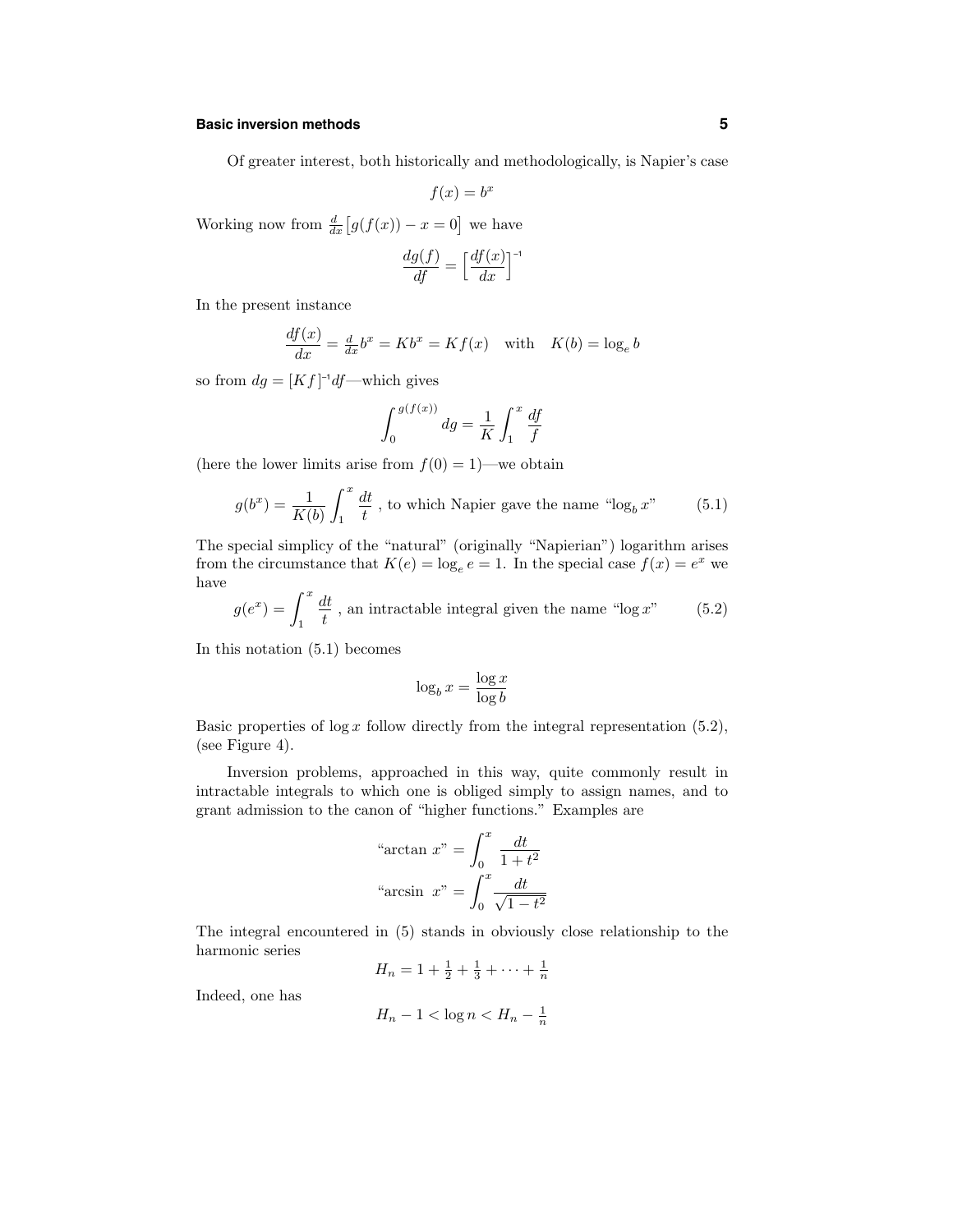and—most importantly—

$$
\lim_{n \to \infty} [H_n - \log n] = \gamma, \text{ the Euler-Mascheroni constant}
$$

$$
= 0.5772156649
$$

The story is (once again) nicely told—so far as it can be told; essential properties of  $\gamma$  remain unknown—by Julian Havil.<sup>7</sup>

lagrange inversion

Of more general utility—available whenever  $f(x)$  can be developed as a power series

$$
f(x) = a_0 + a_1x + a_2x^2 + a_3x^3 + \dots = \sum_{n=0}^{\infty} a_n x^n
$$

—is the Lagrange inversion formula<sup>8</sup> (1770, 1773), which displays the inverse function  $g(y)$  as a power series in  $y - a$ . The Mathematica command<sup>9</sup>

### InverseSeries[Series[f[y],{y,0,n}]]

produces the first *n* terms of that series; thus (set  $n = 5$ )

$$
g_5(y) = \frac{1}{a_1}(y - a_0) - \frac{a_2}{a_1^3}(y - a_0)^2 + \frac{2a_2^2 - a_1a_2}{a_1^5}(y - a_0)^3 + \frac{-5a_2^3 + 5a_1a_2a_3 - a_1^2a_4}{a_1^7}(y - a_0)^4 + \frac{14a_2^4 - 21a_1a_2^2a_3 + 3a_1^2a_3^2 + 6a_1^2a_2a_4 - a_1^3a_5}{a_1^9}(y - a_0)^5
$$

Increasing the value of  $n$  brings additional terms into play, but does not alter the value of the terms displayed above. Mathematica -assisted calculation gives

$$
g_5\left(\sum_{n=0}^m a_n x^n\right) = x + \text{terms of orders } x^{6-5+1} \text{ through } x^{5m}
$$

which we read as indication that in the limit  $g_{\infty}(\sum_{n=0}^{\infty} a_n x^n) = x$ .

<sup>7</sup> See his Gamma: Exploring Euler's Constant (2003), esapecially Chapter Five: "Gamma's Birthplace."

<sup>&</sup>lt;sup>8</sup> Sometimes called the "Lagrange-Bürmann inversion formula" because Lagrange's formula is a special case of the more general result developed by H. Bürmann in 1799.

<sup>9</sup> The command is based upon general formulæ that can be found in the literature, but are in themselves far too complicated to be useful except in favorable cases.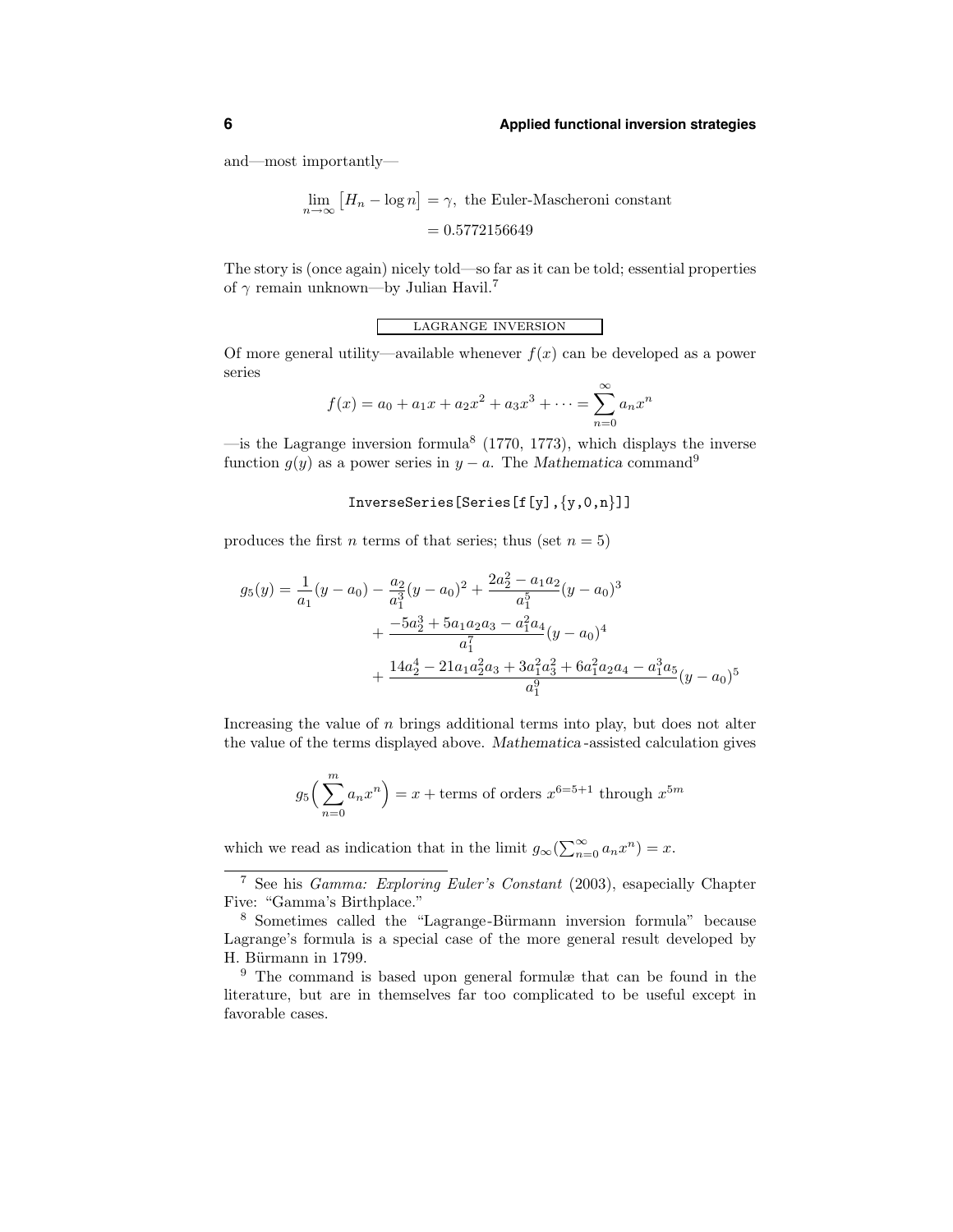## **Basic inversion methods 7**

For the truncated quadratic series  $f(x) = a + bx + cx^2$  the Lagrange formula  $(n = 7)$  produces

$$
g(y) = \frac{y-a}{b} - \left(\frac{c}{b}\right)\left(\frac{y-a}{b}\right)^2 + 2\left(\frac{c}{b}\right)^2\left(\frac{y-a}{b}\right)^3 - 5\left(\frac{c}{b}\right)^3\left(\frac{y-a}{b}\right)^4 + 14\left(\frac{c}{b}\right)^4\left(\frac{y-a}{b}\right)^5 - 42\left(\frac{c}{b}\right)^5\left(\frac{y-a}{b}\right)^6 + 132\left(\frac{c}{b}\right)^6\left(\frac{y-a}{b}\right)^7 + \cdots
$$

from which by computation we obtain a result

 $g_7(a + bx + cx^2) = x + \text{terms of orders } x^{8=7+1} \text{ through } x^{14=7\times2}$ 

that supports the assertion that  $g_{\infty}(a + bx + cx^2) = x$ . We know, however, that in this instance algebraic inversion supplies two inverse functions, namely

$$
g_{\pm}(y) = \frac{-b \pm \sqrt{b^2 - 4ac + 4cy}}{2c}
$$
  
=  $\frac{-b \pm \sqrt{b^2}}{2c} \pm \sqrt{b^2} \left\{ \frac{y - a}{b^2} - c \left( \frac{y - a}{b^2} \right)^2 + 2c^2 \left( \frac{y - a}{b^2} \right)^3 - 5c^3 \left( \frac{y - a}{b^2} \right)^4 + \cdots$ 

The functions  $f_{\pm}(y)$  are coincident at  $y = (4ac - b^2)/4c$  but otherwise distinct. They are found to be well approximated by the preceding pair of series (and their distinctness preserved) only if all occurances of  $\sqrt{b^2}$  are interpreted to mean b. But if all occurances of  $\pm\sqrt{b^2}$  are interpreted to mean b then one recovers the solitary Lagrange series. Lagrange inversion has in this instance captured  $g_{+}(y)$  but missed  $g_{-}(y)$ . We can expect similar failure whenever  $g(y)$ is multi-valued.

Look now to the case  $f(x) = e^x$ . Lagrange inversion gives

$$
g(y) = (y - 1) - \frac{1}{2}(y - 1)^2 + \frac{1}{3}(y - 1)^3 - \frac{1}{4}(y - 1)^4 + \frac{1}{5}(y - 1)^5 - \cdots
$$
  
\n
$$
= -\sum_{n=1}^{\infty} \frac{1}{n} \sum_{k=0}^{n} (-)^k {n \choose k} y^k
$$
  
\n
$$
= \sum_{k=0}^{\infty} \left\{ (-)^{k+1} \sum_{n=1}^{\infty} \frac{1}{n} {n \choose k} \right\} y^k
$$
  
\n
$$
\equiv \sum_{k=0}^{\infty} G_k y^k
$$

Here  $G_0 = -\sum_{n=1}^{\infty} \frac{1}{n}$  diverges harmonically, and indeed, all of the coefficients diverge:  $G_k = \pm \infty$  according as k is odd or even. This is Lagrange's way of saying that  $\log y$  cannot be developed as a power series. But because the Lagrange formula refers to the formal structure of series—irrespective of their convergence properties—we have

InverseSeries[InverseSeries[Series [e<sup>x</sup>, {x, 0, 5}]]]  
= 1 + x + 
$$
\frac{1}{2!}x^2 + \frac{1}{3!}x^3 + \frac{1}{4!}x^4 + \frac{1}{5!}x^5 + O[x]^6 = e^x
$$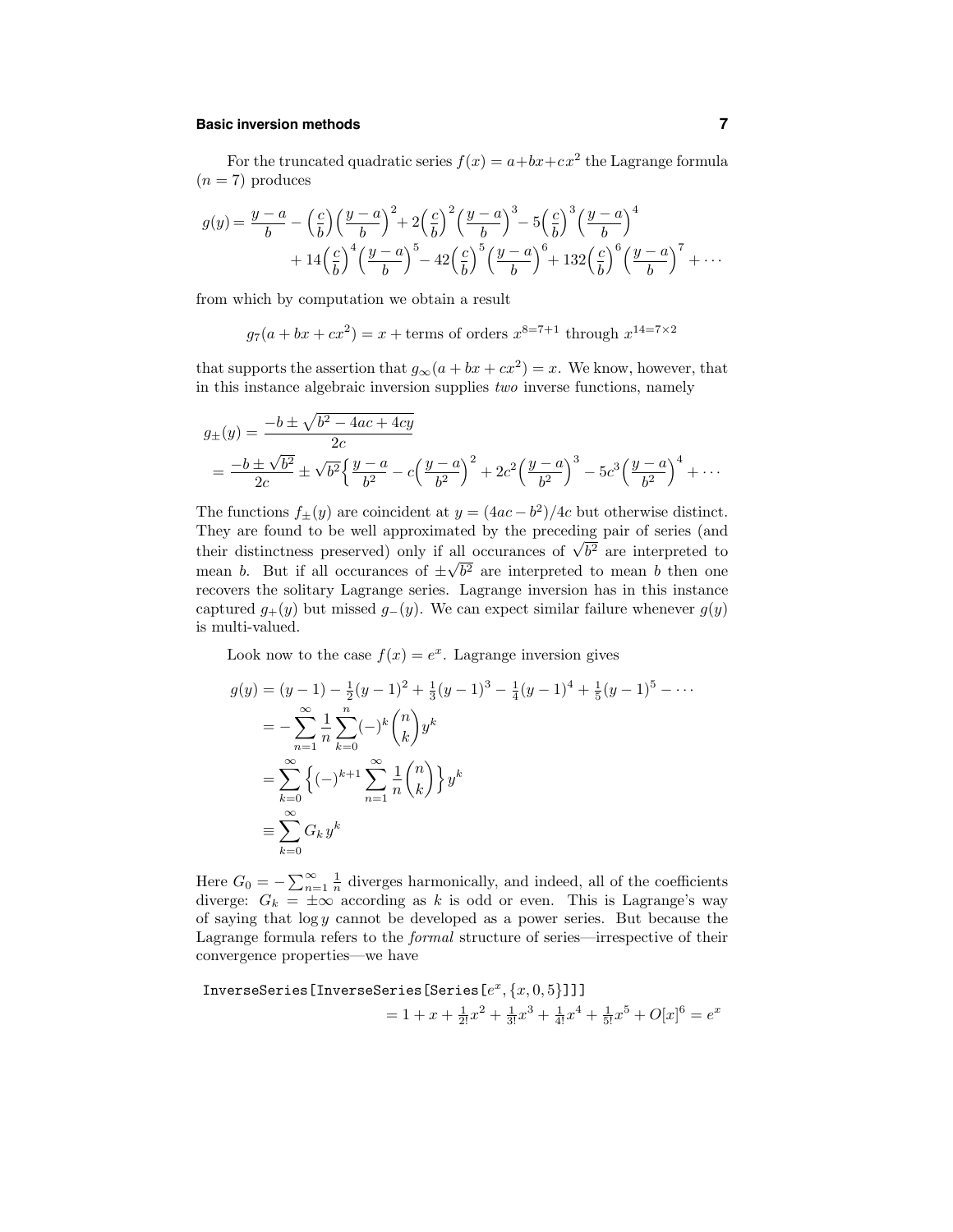Similarly, we in the case  $f(x) = e^x - 1$  obtain

$$
g(y) = \text{InverseSeries}[\text{Series } [e^y - 1, \{y, 0, 5\}]]
$$
  
=  $y - \frac{1}{2}y^2 + \frac{1}{3}y^3 - \frac{1}{4}y^4 + \frac{1}{5}y^5 - \cdots$   
=  $\log(y + 1)$ 

and

InverseSeries[InverseSeries[Series [
$$
e^x - 1, \{x, 0, 5\}
$$
]]]  
=  $x + \frac{1}{2!}x^2 + \frac{1}{3!}x^3 + \frac{1}{4!}x^4 + \frac{1}{5!}x^5 + O[x]^6 = e^x - 1$ 

In this case non-convergence was not an issue;  $g(y)$  does (for  $|y| < 1$ ) converge, to a "named function," though it was here again only to the formal properties of the g-series that the Lagrange formula looked when reconstructing  $f(x)$ .

**From log to Lambert.** We advance now from  $y = e^x$  to the "next simplest case"

$$
y = f(x) \equiv xe^x = x + x^2 + \frac{1}{2!}x^3 + \frac{1}{3!}x^4 + \frac{1}{4!}x^5 + \frac{1}{5!}x^6 + \cdots
$$
 (6)

It is evident from the associated graph (Figure 5) that

 $g(y)$  is  $\begin{cases}$  double-valued for  $y < 0$ single-valued for  $y > 0$ 

The equation  $y = xe^x$  does not yield to direct algebraic inversion, but when written  $x = y/e^x$  suggests the recursive process

 $x = y/\exp(y/\exp(y/\exp(y/\cdots)))$ 

which in Mathematica can be implemented by defining  $w(y, s) = y/\exp(s)$  and

$$
W(y, n) = \text{Nest}[\mathbf{w}[\mathbf{y}, \mathbf{\#}]\mathbf{\&}, \mathbf{y}, \mathbf{n}]
$$
  
= result of  $n^{\text{th}}$ -order recursive iteration

The command NestList  $[w[y, #] & y, n]$  can be used to check convergence, which obviously fails for  $y < -1/e$ , but

$$
W(-1/e + 0.00001, 100) = -0.979916
$$
  

$$
f(-0.979916) = (-1/e + 0.00001) + 0.000065
$$

demonstrates that convergence is reasonably swift already for y-values only slightly above  $y_{\text{min}} = -1/e$ . 6-place stability is achieved with only 20 iterations for  $-0.3 < y < 0.7$ , but to achieve such stability for  $y > 1.5$  the number n of iterations must be pushed to progressively higher values. Figure 6 shows the values assumed by  $W(y, 20)$  at 100 equi-spaced points  $y_k$ , where

$$
y_1 = -1/e + 0.0186788 = -0.367879
$$
  

$$
y_{100} = 1.5
$$

The scheme provides no hint of double-valuedness for  $y < 0$  (but see below: page 13).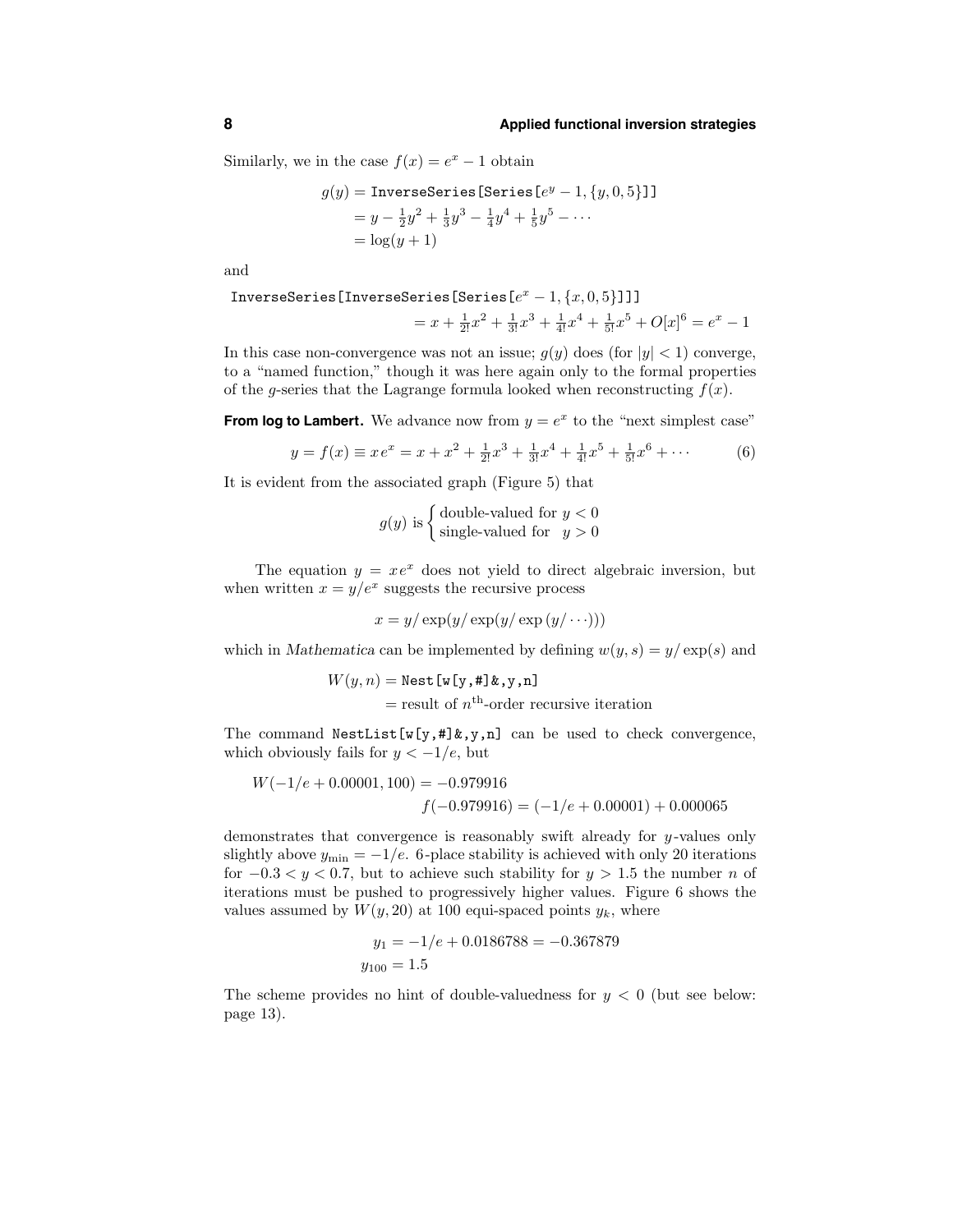## **From log to Lambert 9**

Differentiation of  $g(y)e^{g(y)} - y = 0$  produces the differential equation

$$
e^{g(y)}g'(y)[g(y)+1]-1=0
$$

for which the DSolve command produces

 $g(y) =$ LambertW $(y + c)$ 

We are informed by Mathematica that (as will emerge) Lambert  $W(0) = 0$ , so to achieve  $q(0) = 0$ —forced by the equation which was our point of departure—we are obliged to set the constant of integration  $c = 0$ , giving

$$
x = g(y) = \text{LambertW}(y), \text{ henceforth denoted } W(y)
$$
  
=  $y - y^2 + \frac{3}{2}y^3 - \frac{8}{3}y^4 + \frac{125}{24}y^5 - \frac{56}{5}y^6 + \frac{16807}{720}y^7 - \cdots$  (7)  
=  $\sum_{n=1}^{\infty} \frac{(-n)^{n-1}}{n!} y^n$   
 $\equiv \sum_{n=1}^{\infty} G_n y^n$ 

We are gratified to discover that  $(7)$  is precisely the series produced by Lagrange inversion of (6). In those results there is again no hint of double-valuedness.

Giving names

$$
f_5(x) = \sum_{k=0}^{4} \frac{1}{k!} x^{k+1}
$$

$$
g_8(y) = \sum_{n=1}^{8} \frac{(-n)^{n-1}}{n!} y^n
$$

to truncated expansions of  $f(x)$  and  $g(y)$ , we find by computation that

$$
g_8(f_5(x)) = x +
$$
 terms of orders  $x^{6=5+1}$  through  $x^{40=5*8}$ 

which we read as indication that  $g(y)$  is in fact the—or at least an—inverse of  $f(x)$ .

The coefficients  $G_n$  grow rapidly very large—in Stirling approximation

$$
\log G_n \approx (n-1)\log n - \left\{\log\sqrt{2\pi} + (n+\frac{1}{2})\log n - n\right\}
$$

$$
= n - \frac{3}{2}\log n - \log\sqrt{2\pi}
$$

so  $G_n$  grows a little more slowly than  $e^n$  —and for  $y > 0$  successive terms in the series alternate in sign. Both of those circumstances impede convergence. Numerical experiments indicate that convergence becomes very slow and noisy as  $|y|$  approaches 0.35. It will emerge that in fact the series converges if and only if

$$
|y| < 1/e = 0.367879
$$

The properties of "Lambert's W-function"  $W(y)$  are treated in none of the standard higher-function handbooks, but the complex extension and diverse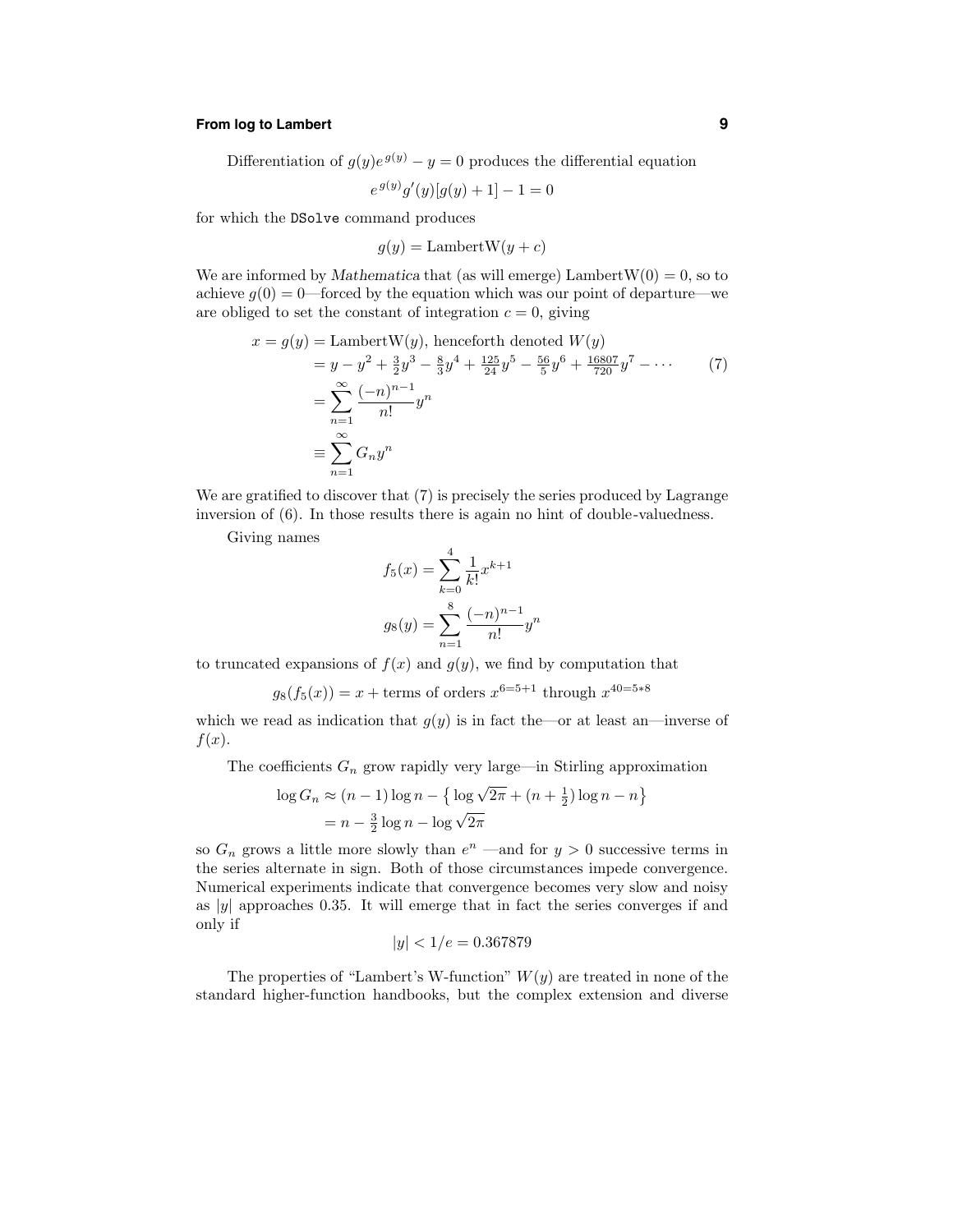applications of which are developed in elaborate detail in a paper by Corless at  $al.^{10}$ 

The complex extension  $W(z)$  of  $W(x)$  is, like the complex extension log z of  $\log x$ , for typical values of z infinitely multivalued, which is to say: it possesses infinitely many sheets (marked by branch cuts). Those—signified  $W_n(z)$ , with  $W_0(z) \equiv W(z)$ —are produced by the Mathematica commands

$$
LambertW[n,z] : n = 0, \pm 1, \pm 2, \ldots
$$

and can be visualized by variants (replace Im by Re, Abs, Arg) of commands of the form $^{11}$ 

$$
\verb!Plot3D[Im[LambertW[n,x+iy]], {x,-2,2}, {y,-1,1}]]
$$

From such figures (else from Plot [LambertW[n,x], $\{x,-2,2\}$ ], which is blank unless  $W_n(x)$  is real) we discover that

- $W_0(z)$  is real only on the semi-infinite real line  $-(1/e) < x < \infty$ ;
- $W_1(z)$  is real only the real interval  $-(1/e) < x < 0$ ;
- All other sheets are everywhere complex.

Graphs of  $W_0(y)$  and  $W_{-1}(y)$  are shown in Figure 7; they are seen to splice together to form a continuous curve, which for  $y \in \{-1/e, 0\}$  is double-valued.<sup>11</sup>

Previously I inserted a truncation of the  $xe^x$ -series into a truncation of the  $W_0(y)$ -series to establish evidence that  $x = W_0(y)$  is indeed the functional inverse of  $y = xe^x$ . There are, however, swifter and more instructive ways to achieve that same objective. Mathematica almost instantly supplies

Series [LambertW<sub>0</sub> [
$$
xe^x
$$
], { $x$ ,0,10}]]=  $x$  +  $O[x]$ <sup>11</sup>

but Series[LambertW<sub>-1</sub>[ $xe^x$ ], {x,0,10}] is a very long and unworkable mess, involving a great many Log, Arg and Floor operations. We can circumvent this difficulty by proceeding pointwise: the function  $xe^{x}$  is (see Figure 5) doublevalued for  $x < 0$ . It is found (use FindRoot) to acquire (say) the value

$$
xe^x = -0.03
$$
 at  $\begin{cases} x = A \equiv -0.489402 \\ x = B \equiv -1.781340 \end{cases}$ 

and we verify that indeed

$$
W_0(-0.03) = A
$$
  

$$
W_{-1}(-0.03) = B
$$

 $10$  R. M. Corless, G. H. Gonnet, D. E. G. Hare, D. J. Jeffery & D. E. Knuth, "On the Lambert W function," Advances in Computational Mathematics 5, 329–359 (1996).

<sup>&</sup>lt;sup>11</sup> A possible point of confusion: To denote complex numbers I write  $z = x+iy$ . But in  $W(y)$ , the functional inverse of  $y = x e^x$  (x real), the variable y is understood to be real; it does not refer to the imaginary part of anything.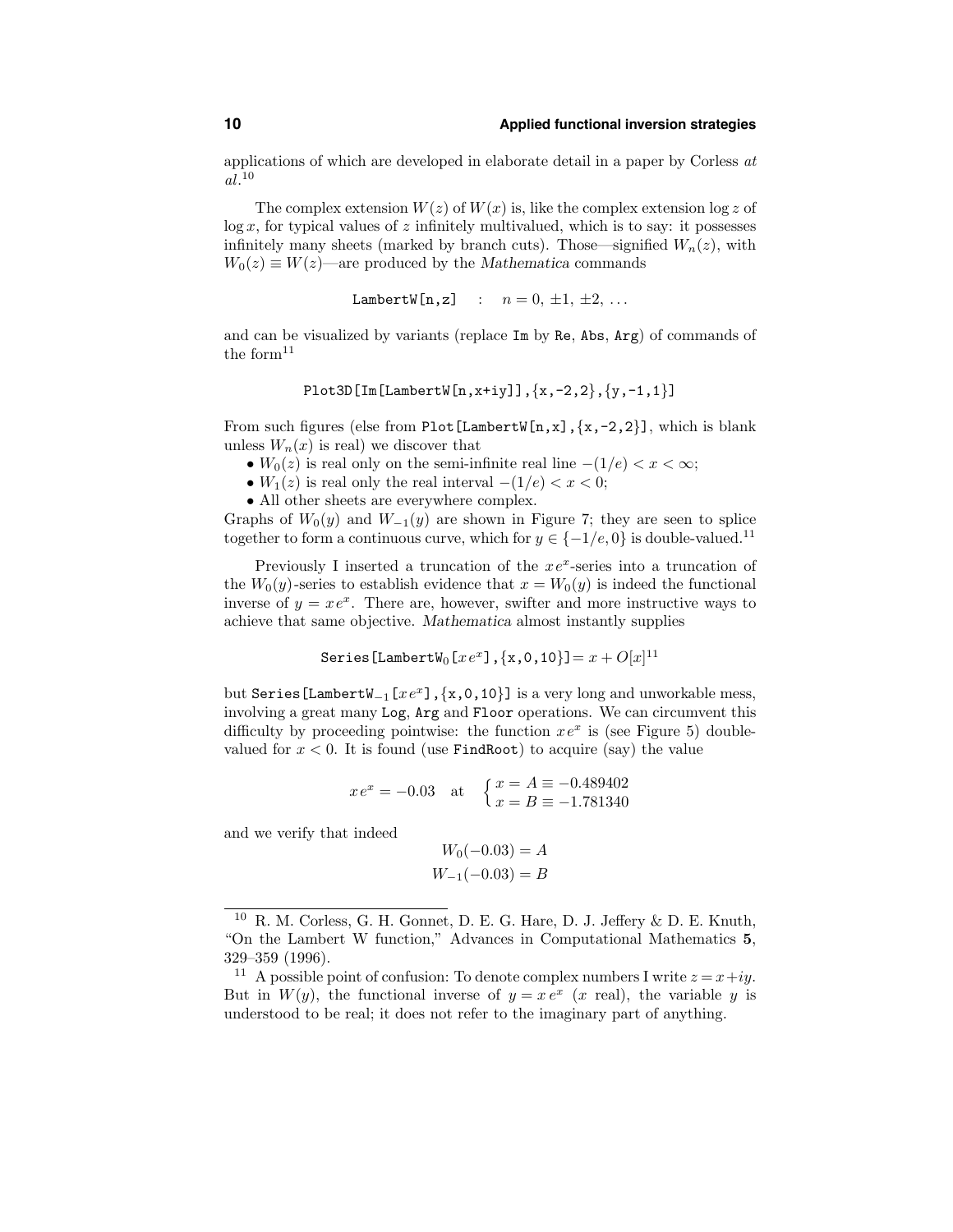## **Sommerfeld's inversion problem 11**

On that evidence we conclude (and verify by additional test calculations) that (see Figure 7)

$$
y = f(x) = xe^{x}
$$
 is inverted by 
$$
\begin{cases} W_0(y) & \text{for } x \text{-values } > x_0 \\ W_-(y) & \text{for } x \text{-values } < x_0 \end{cases}
$$

$$
x_0 = -1
$$

A brief note in passing: it is reported<sup>12</sup> that  $W_0(y)$  admits of integral representation

$$
W_0(y) = \frac{y}{\pi} \int_0^{\pi} \frac{(1 - \nu \cot \nu)^2 + \nu^2}{y + \nu \csc \nu \cdot e^{-\nu \cot \nu}} d\nu
$$
 (8)

reminiscent of the representation  $(5.2)$  of  $\log x$ . Mathematica is unable to perform the symbolic integration, but the command

$$
\frac{y}{\pi} \text{ NIntegrate} \left[ \frac{(1 - \nu \cot \nu)^2 + \nu^2}{y + \nu \csc \nu \cdot e^{-\nu \cot \nu}}, \{\nu, 0, \pi\} \right] - \text{LambertW}[y]
$$

returned values that did not exceed  $10^{-10}$  when y ranged between  $0.95(-1/e)$ and  $4.0$ ,<sup>13</sup> so  $(8)$  appears to be correct. The argument that led to  $(5.2)$  appears, however, to fail in this instance. Differentiating  $W(f(x)) - x = 0$  with respect to x leads to

$$
dW = \frac{df}{(x+1)e^x}
$$

which is a dead end since the denominator cannot be expressed in terms of  $f$ .

**Sommerfeld's inversion problem.** As was remarked on page 3, Sommerfeld had physical reasons to be interested in the inversion of

$$
y = f(x) = x \log x \tag{3}
$$

which is plotted in Figure 8f, and from which we conclude that

$$
g(y)
$$
 is   
{double-valued for  $-1/e < y < 0$   
single-valued for  $y > 0$ 

A change of variable  $x \to x(u) = e^u$  causes Sommerfeld's (3) to read

$$
y = f(x(u)) = e^u u
$$

which is precisely Lambert-Euler equation discussed in the preceding section, so immediately

$$
g(y) = e^{W(y)}
$$

<sup>12</sup> See the Wikipedia article "Lambert W function." This result does not appear in Corless.

 $\frac{13}{13}$  234 equi-spaced points were tested. For small values of y the difference values did not exceed  $10^{-11}$ .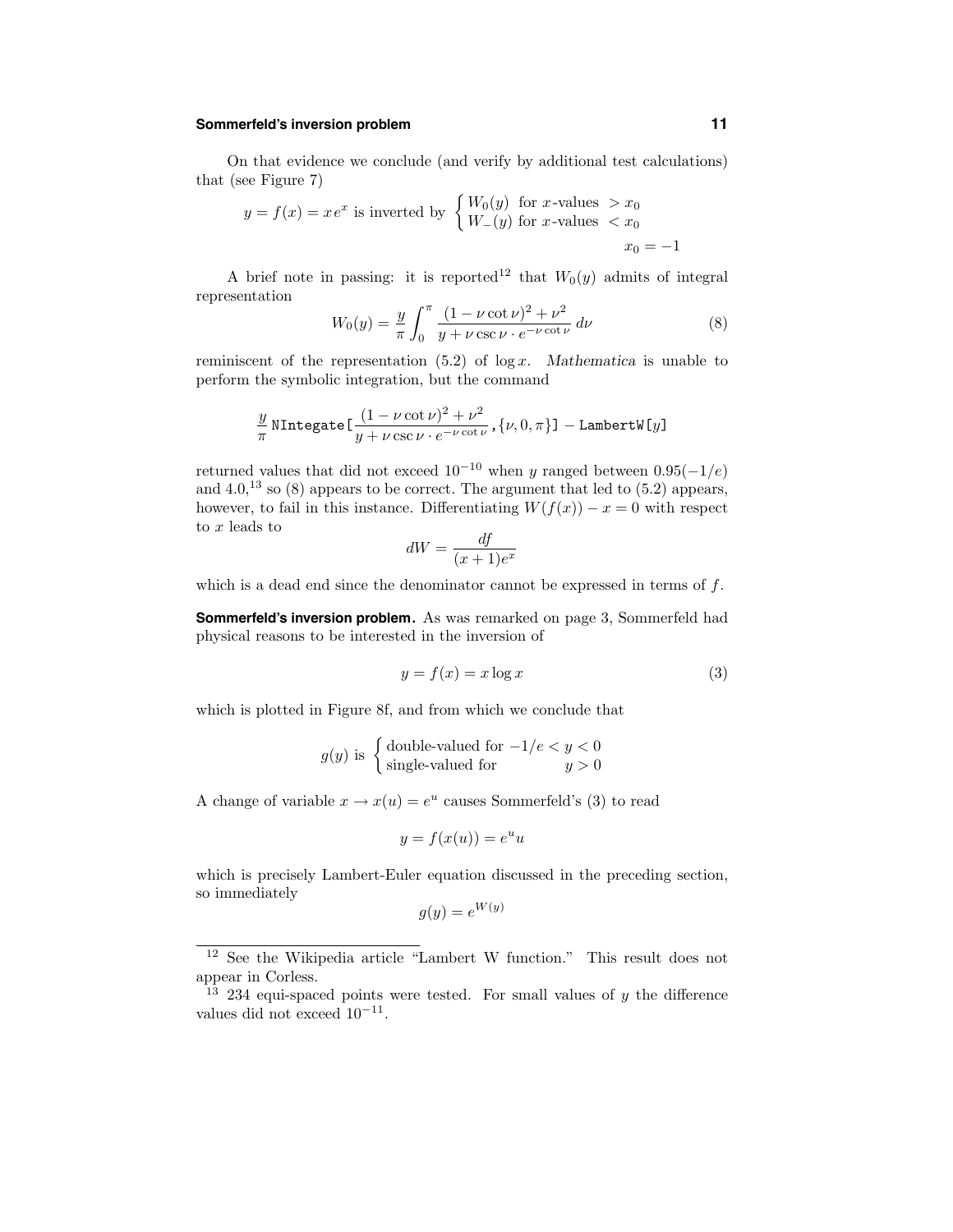or—more precisely—

the inverse of 
$$
y = f(x) = x \log x
$$
 is  $\begin{cases} g_{-}(y) = \exp[W_{-1}(y)] \text{ if } 0 < x < 1/e \\ g_{+}(y) = \exp[W_{0}(y)] \text{ if } x > 1/e \end{cases}$ 

whch produces Figure 8g. Had we worked from

$$
\frac{d}{dy}[g(y)\log g(y) - y] = g'(y)[1 + \log g(y)] - 1 = 0
$$

the command DSolve would have produced

$$
g(y) = \frac{y+c}{W_0(y+c)}
$$
  
= exp[W<sub>0</sub>(y + c)] by a fundamental Lambert identity

but issued this well-advised warning: "Inverse functions are being used by Solve, so some solutions may not be found."

Lagrange inversion of

$$
\exp[W_0(y)] = 1 + x - \frac{1}{2}x^2 + \frac{2}{3}x^3 - \frac{9}{8}x^4 + \frac{32}{15}x^5 - \frac{625}{144}x^6 + \cdots
$$
 (9)

gives what we recognize to be the series

$$
f(x) = (x - 1) + \frac{1}{2}(x - 1)^2 - \frac{1}{6}(x - 1)^3 + \frac{1}{12}(x - 1)^4 - \frac{1}{20}(x - 1)^5
$$
  
+ 
$$
\frac{1}{30}(x - 1)^6 - \frac{1}{42}(x - 1)^7 + \frac{1}{56}(x - 1)^8 - \frac{1}{72}(x - 1)^9 + \cdots
$$

that results when  $x \log x$  is developed in powers of  $(x - 1)^{14}$ . The series (9) mimics the awkward features of the expansion (7) of  $W_0(y)$ . Unfortunately, a series analogous to (9) is—for the reason remarked on page 10—not available for  $\exp[W_{-1}(y)]^{15}$ 

Sommerfeld—who in 1898 was ignorant of the work of Lambert-Euler (which by then lay 115 years in the past), who did not possess the W-analog of a log table, and for whom computer magic was not even a dream—stood in need of a way to calculate the x-values that lead via  $y = x \log x$  to specified y-values, particularly in cases of the form  $y = -u + iv$  where u and v are small positive real numbers. That there might exist two such  $x$ -values seems, though evident in Figure 8f, to have escaped his attention. Writing

$$
x = \frac{y}{\log x}
$$

he proposed to proceed by recursive iteration

<sup>&</sup>lt;sup>14</sup> Signs alternate, denominators advance by addition of the next even integer, development in powers of  $x$  is not possible.

<sup>15</sup> One could, however, simulate one by fitting a high order polynomial to numerically-generated data points  $\{y_k, W_{-1}(y_k)\}.$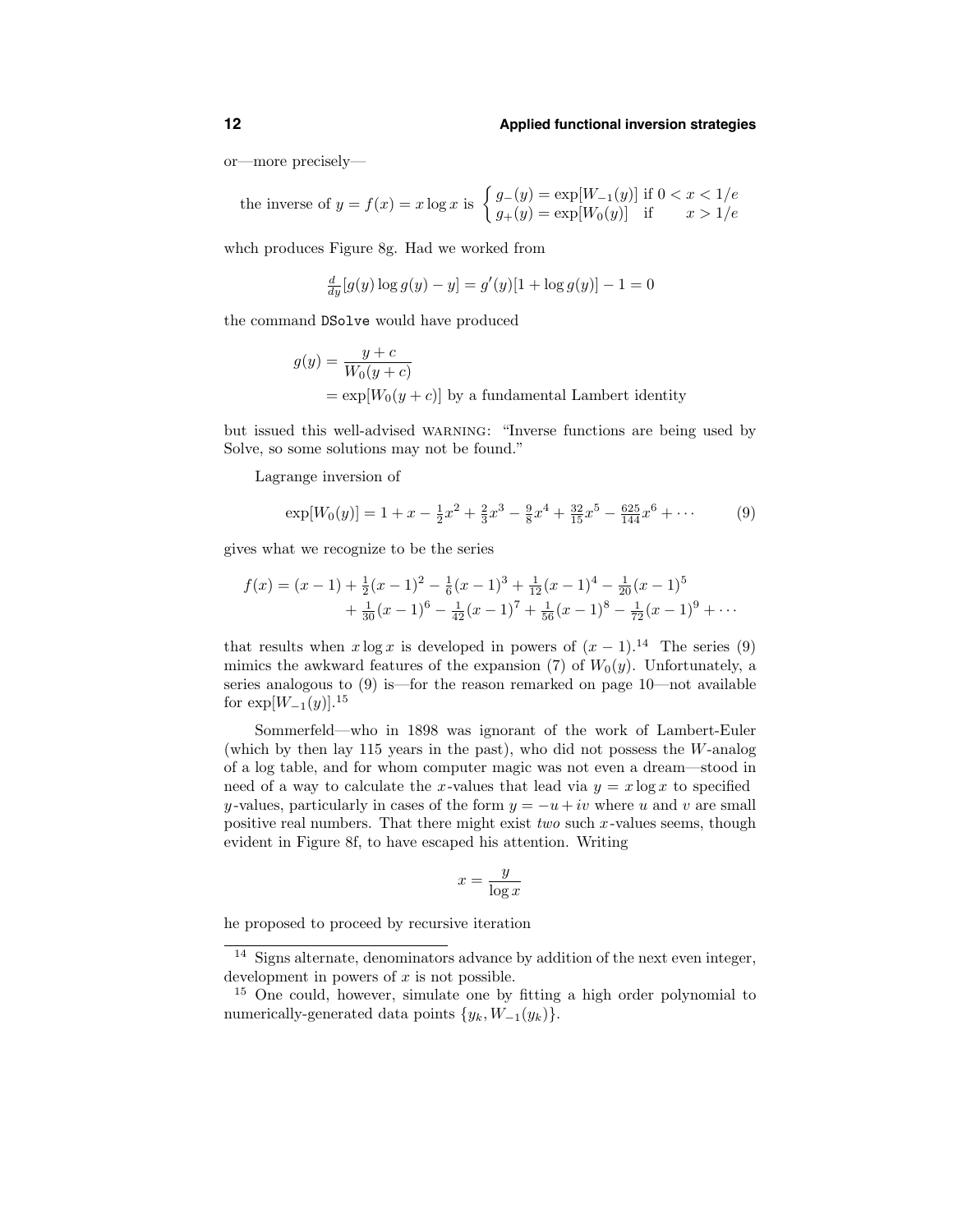## **Sommerfeld's inversion problem 13**

$$
x = y/\log(y/\log(y/\log(y/\log(\cdots))))\tag{10.1}
$$

though he might in that same spirit have written

$$
x = \exp(y/x)
$$

and proposed to proceed

$$
x = \exp(y/\exp(y/\exp(y/\exp(\cdots)))) \tag{10.2}
$$

From

$$
p(y, s) = y/\log s
$$

$$
q(y, t) = \exp(y/t)
$$

I have constructed the commands

$$
P[y_-, n_]: = \text{Nest}[p[y, #]k, y, n]
$$
  
Plist[y\_-, n\_]: = \text{NestList}[p[y, #]k, y, n]

$$
Q[y_-,n_-] := \text{Nest}[q[y,\#]\&y,n]
$$
  
QList[y\_-,n\_-] := \text{NestList}[q[y,\#]\&y,n]

Mathematica reports (set  $n = 20$ ) that at  $y = -0.1$  both processes converge rapidly, to

$$
P[-0.1, 20] = 0.027955
$$
  

$$
Q[-0.1, 20] = 0.894194
$$

These are to be compared with

$$
\exp[W_{-1}(-0.1)] = 0.027955
$$
  
\n
$$
\exp[W_0(-0.1)] = 0.894194
$$

of which

$$
f(0.027955) = f(0.894194) = -0.1
$$

provide confirmation. But at  $y = 0.1 > 0$  the picture changes, as from Figure 8g we expect it to do; convergence is still rapid in both cases, and we do have

$$
Q[0.1, 20] = 1.09557 = \exp[W_0(0.1)], \quad f(1.09557) = 0.1
$$

But

$$
P[0.1, 20] = -0.0180768 - 0.0120544i \quad \begin{cases} \text{the sign of the imaginary} \\ \text{part oscillates} \end{cases}
$$

$$
\exp[W_{-1}(0.1)] = -0.0127744 + 0.0124075i
$$

and at neither of those values does  $f(\bullet) = 0.1$ . We conclude that Sommerfeld's P-process reproduces the  $g_-(y)$  branch of the inverse (which evidently answered to his physical requirements) while the Q-process reproduces the  $g_{+}(y)$  branch.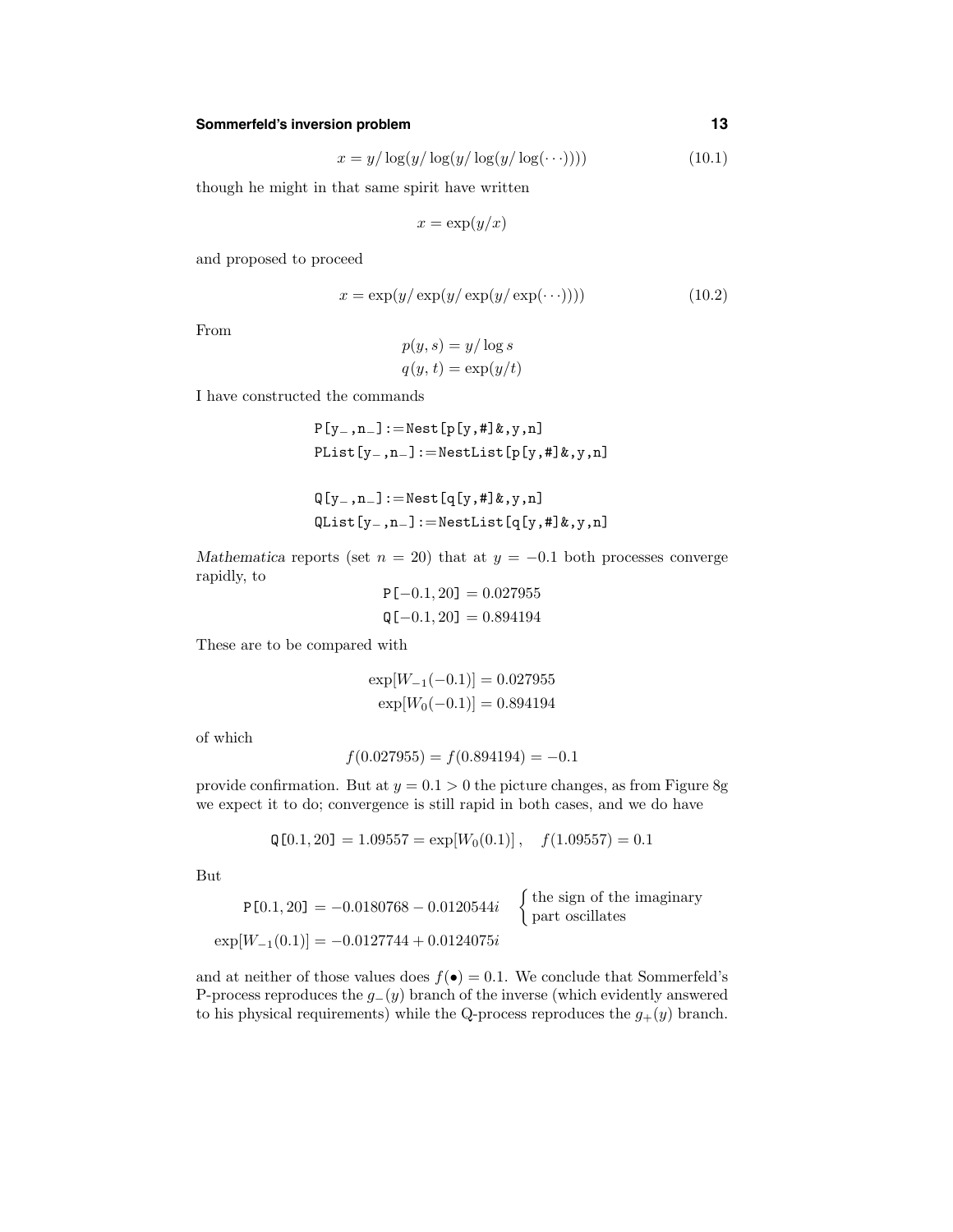Points produced by the P and Q-processes are shown in Figure 6. The recursive processes (10) were anticipated already on page 8; we are in position now to understand why—and to deal with the fact—that the process described there "provided no hint of double-valuedness." Sommerfeld had studied the convergence properties of the P-process already in 1898.<sup>16</sup>

One can only wonder whether the fact that P-process, with its iterated log functions, leads to a W-function has something to do with the circumstance that such functions are known as ProductLog functions to Mathematica, which recognizes LambertW only as a silent alias.

**Generalized Lambert/Sommerfeld inversion.** As was remarked on pages 2–3, Euler was led from Lambert's transcendental equation to an equation

$$
y = x^k \log x \tag{1}
$$

that gives back Sommerfeld's equation as a special case. Familiar manipulations (write  $x = e^u$ , then adjust the notation  $u \to x$ ) bring (1) to a form

$$
y = x e^{kx} \tag{11}
$$

that by inversion has been seen to produce Lambert W-functions in the case  $k = 1$ , but trivializes (becomes  $x(y) = y$ ) in the case  $k = 0$ . I look here to details of the transition

$$
0 \longleftarrow \hspace{-2.5em} \cdot \hspace{2.5em} \cdots \hspace{2.5em} \hspace{2.5em} \hspace{2.5em} 1
$$

—a process of interest because it morphs unfamiliar functions to familiar ones, and entails a loss of double-valuedness.

Graphs of the functions  $f(x,k) = x e^{kx}$   $(k = \frac{1}{10}n : n = 0, 1, ..., 10)$  are shown in Figure 9f.  $f(x, 0) = x$  is linear, but

$$
\lim_{-\infty \leftarrow x} f(x, k > 0) = 0
$$
, with minimum  $-1/ke$  at  $x = -1/k$ 

The minimum gets deeper and moves farther to the left as  $0 \leftarrow k$ .

From  $\frac{d}{dy}[x(y) \exp kx(y) - y] = x'(y) \exp kx(y)[kx(y) + 1] - 1 = 0$  we by DSolve obtain

$$
x(y) = \frac{W(ky)}{k} = \frac{y}{\exp[W(ky)]}
$$
  
=  $y - ky^2 + \frac{3}{2}k^2y^3 - \frac{8}{3}k^3y^4 + \frac{125}{24}k^4y^5 - \frac{54}{5}k^5y^6 + \frac{16384}{315}k^6y^7 - \cdots$   
= 
$$
\begin{cases} W(y) & ; \quad k = 1 \\ y & ; \quad k = 0 \end{cases}
$$

which by Lagrange inversion gives back

$$
y(x) = x + kx^{2} + \frac{1}{2}k^{2}x^{3} + \frac{1}{6}k^{3}x^{4} + \frac{1}{24}k^{4}x^{5} + \dots = x e^{kx}
$$

<sup>&</sup>lt;sup>16</sup> "Uber die numerische Anflösung transcendenter Gleichungen durch successive Approximationen," Gött. Nchr., December 1898. This is a paper of which Robert Warnock has proposed to prepare an English translation.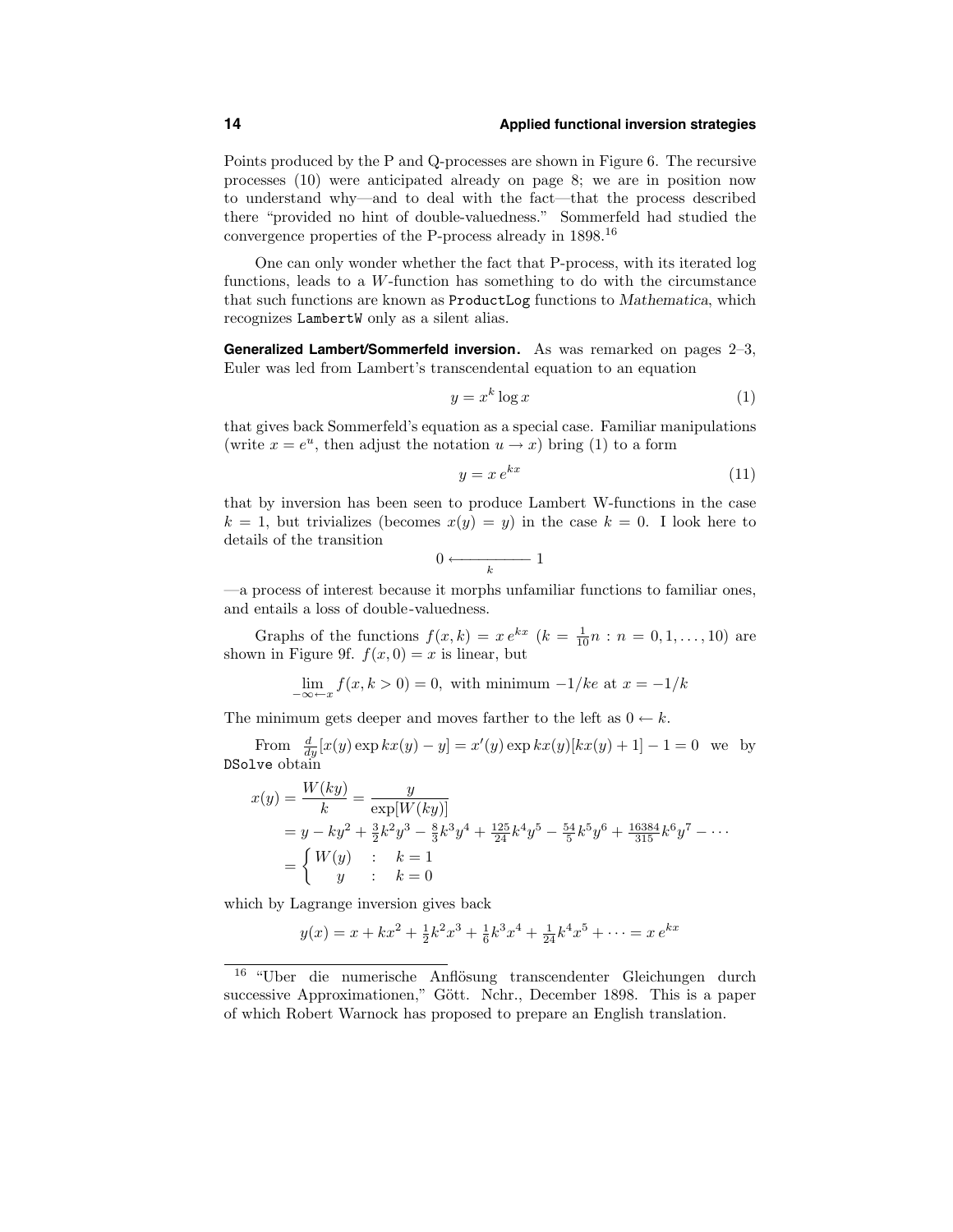#### **Generalized Lambert/Sommerfeld inversion 15**

 $W(ky)/k$  is real for  $y > -1/ke$ , at which point it assumes its minimum value  $-1/k$ . We conclude that

$$
x(y) = \begin{cases} W_0(ky)/k & \text{: } y > -1/ke \\ W_{-1}(ky)/k & \text{: } y < -1/ke \end{cases}
$$
 (12)

The transition point moves down and to the left as  $k$  decreases, in both cases approaching  $-\infty$  as  $0 \leftarrow k$ , in which limit  $W_0(ky)/k \rightarrow y$  and the subordinate branch of  $x(y)$  evaporates. Those functions are plotted (for k-values  $k = \frac{1}{10}n$ :  $n = 0, 1, \ldots, 10$  in Figure 9g. The complicated inverse function (12) has morphed to the simple function  $x(y) = y$ .

Turning now from generalized Lambert inversion to generalized Sommerfeld inversion, graphs of the functions

$$
y = f(x, k) = x^k \log x \tag{1}
$$

are, for the same assortment of k-values, shown in Figure 10f.  $f(x, k)$  assumes its minimal value  $-1/ke$  at  $x = e^{-1/k}$ , which move  $\downarrow -\infty$  and  $0 \leftarrow$  (respectively) as  $0 \leftarrow k$ . It is evident from foregoing work that

$$
x(y) = \begin{cases} \exp[W_0(ky)/k] & : y > -1/ke\\ \exp[W_{-1}(ky)/k] & : y < -1/ke \end{cases} \tag{13}
$$

which produce Figure 10g. At the transition point  $y = -1/ke$  the inverse function  $x(y)$  assumes the value  $e^{-1/k}$ , which  $\downarrow 0$  as  $0 \leftarrow k$ . At  $k = 0$  the subordinate branch of (13) evaporates, and we are left with  $x(y) = e^y$ ; the complicated function (13)—the generalized Sommerfeld function—has morphed to a simple exponential.

The recursive procedures described on page 13 generalize straightforwardly. When (1) is formulated

$$
x = \left(\frac{y}{\log x}\right)^{1/k} = \exp\left(\frac{y}{x^k}\right)
$$

we are led to define

$$
p(y, s, k) = \left(\frac{y}{\log s}\right)^{1/k}
$$
  
 
$$
q(y, s, k) = \exp\left(\frac{y}{s^k}\right)
$$
 (14)

and, proceding as before, find that—when  $0 < k \leq 1$ , and  $y < 0$  falls within the k-specific range described above— $P(y, k, n)$  and  $Q(y, k, n)$  reproduce the values assumed by (respectively) the lower/upper branches of (13), and that  $Q(y, k, n)$  reproduces the upper branch even when  $y > 0$ . In the limit  $0 \leftarrow k$ the P-process becomes nonsensical (the lower branch has evaporated), but the Q-process yields the anticipated result  $e^y$ , irrespective of the sign of y.